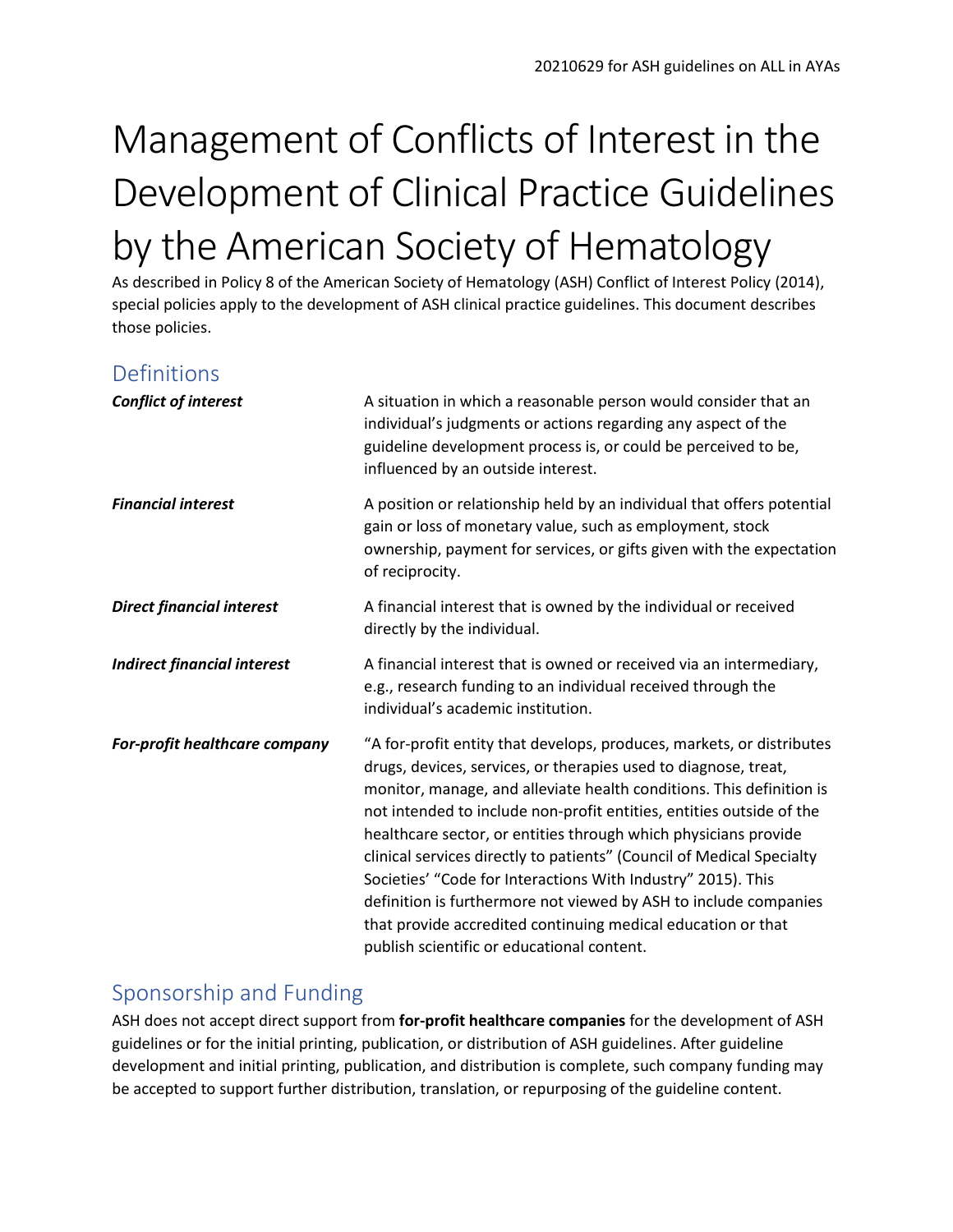Governmental, nonprofit, or individual philanthropic funding of ASH guideline development and publication may be accepted. In such cases, the role of the funder in the development of the guideline is determined on a case by case basis by the ASH Guideline Oversight Subcommittee. External sources of funding and the role of the funding organizations or individuals are described in the published guideline.

## Eligibility for Appointment to an ASH Guideline Panel

- For all roles on an ASH guideline panel, individuals are preferred who do not currently have any of the following interests and have not any such interests within the past 24 months:
	- o **Direct financial interests** of >\$5,000/year in any **for-profit healthcare company** or >\$5,000/year in aggregate from such companies
	- o Public statements expressing a strong intellectual position on a guideline question
	- o Paid leadership role (e.g., board member or director) for: (a) any **for-profit healthcare company**; or (b) a non-profit organization that reasonably could be directly affected by the guidelines
	- o Patents or other ownership interests in products that could be affected by the guidelines
	- o Recent speaking on behalf of a **for-profit healthcare company** (e.g., speaker bureaus, but not including accredited CME)
	- o On a case-by-case basis, any **conflict of interest** judged to be important by the ASH Guideline Oversight Subcommittee
- Individuals who have had such interests within the past 24 months, but do not currently hold them, may be considered for appointment if they offer crucial expertise, are willing to comply with this Policy, and the nature of their past interest(s) is such that the interest(s) can be appropriately mitigated given the make-up of the remainder of the panel.
- Chairs are additionally preferred to not have current a leadership role (e.g., principal investigator) for a research study that addresses a guideline question.
- If by special exception a chair is allowed to have any of the conflicts described above, a co-chair and a vice-chair must not have the same or similar conflict.
- Individuals considered for a guideline panel often have **indirect financial interests** in **for-profit healthcare companies,** e.g., research funding, as well as intellectual, professional, or reputational interests in the guideline topic. Guideline panels will be intentionally composed with the goal of avoiding a majority of the panel having the same or similar **conflict of interest**, including conflicts that are indirectly financial or not mainly financial.
- Eligibility will be determined through a variety of approaches, including interview, disclosure collection, and checking of public records.

## Policies and Procedures During Guideline Development

#### Disclosure

Upon submission of an application for appointment to an ASH guideline panel, individuals must disclose: (a) for themselves and their partner or spouse all **direct financial interests** in **for-profit healthcare companies** held currently and/or within the past 24 months; (b) for themselves, all **indirect financial interests** in **for-profit healthcare companies** held currently and/or within the past 24 months; and (c) for themselves, all other current financial interests (i.e., in other entities, patents, etc.) that may be affected by the subject matter of the guidelines, and any relevant nonfinancial interests.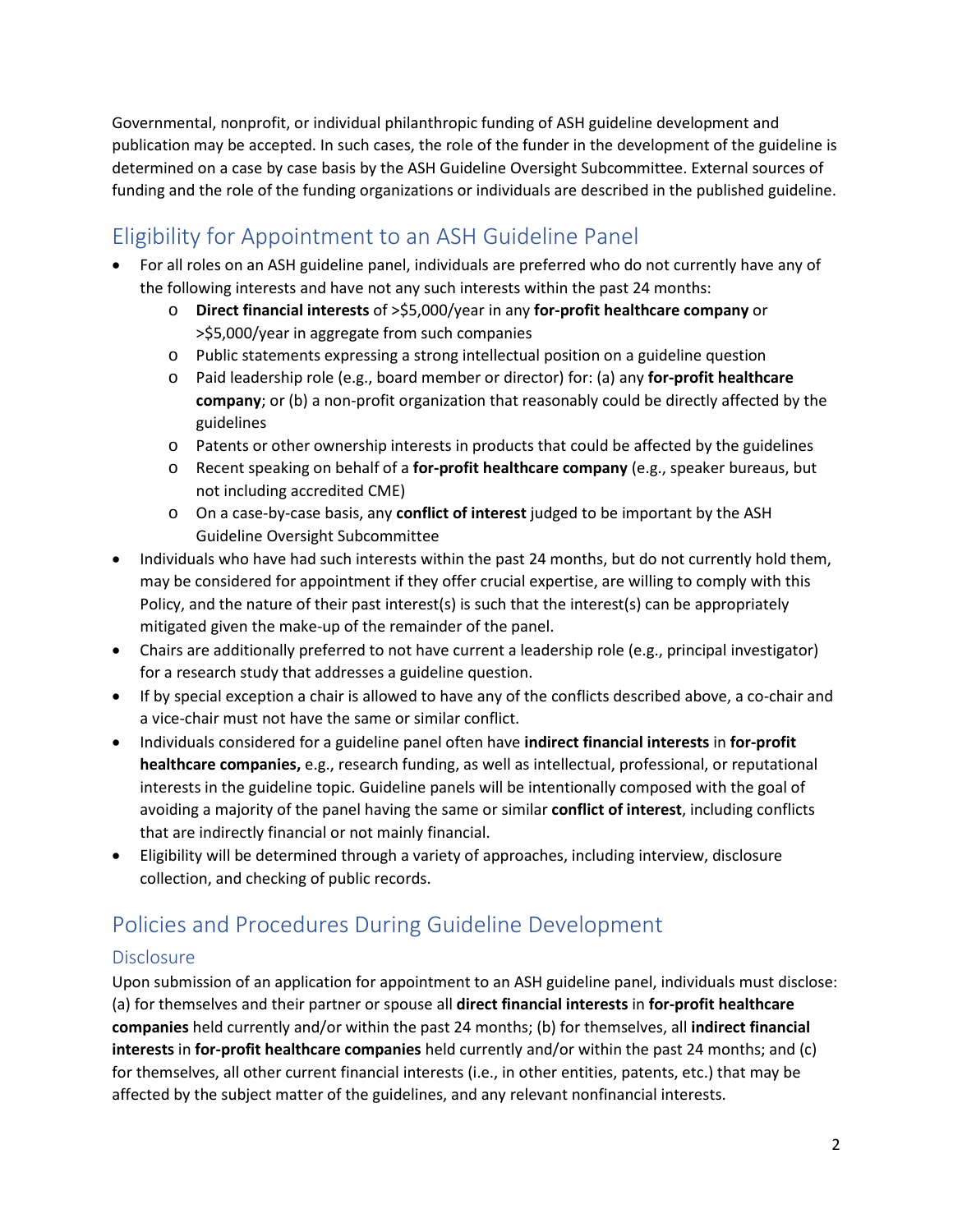Panelists must maintain disclosures throughout the guideline development process. ASH will prompt for updates.

Disclosures are published with the guidelines.

#### New Conflict Avoidance

From time of appointment to publication of the guidelines, individuals on the guideline panel, regardless of role, must:

- Not accept direct payments or transfers of value >\$5,000/year in aggregate from **for-profit healthcare companies**.
- Not accept paid speaking ("speaker bureaus") positions from **for-profit healthcare companies**.
- Disclose any new **direct and indirect financial interests** with **for-profit healthcare companies**  and any new relationships with other entities that reasonably could be expected to be relevant to the guidelines.
- Check disclosures made to ASH against publicly available information such as Open Payments and explain discrepancies.
- Avoid simultaneous participation in guideline efforts by other organizations on the same topic.
- Attest compliance with the above when requested by ASH.

#### Management of Allowed Conflicts

- All allowed conflicts are managed through disclosure and group discussion.
- A senior member of the guideline panel who is not a chair will serve as the COI Compliance Officer. Throughout the development process, the COI Compliance Officer will review disclosures, facilitate discussions by the panel about conflicts before each call or meeting, and facilitate recusal or other mitigation methods when required as described below.
- On a recommendation by recommendation basis, certain conflicts also may be managed through recusal:
	- o Current direct payments or transfers of value >\$5,000/year in aggregate from **for-profit companies** that could be directly affected by that recommendation, i.e., in rare cases where the individual is not dismissed for same
	- o Leadership role (e.g., principal investigator) for a research study relevant to the guideline question
	- o Other important conflicts at the discretion of panelists, chairs, or the Guideline Oversight Subcommittee
- Final decisions about recusal (e.g., in the case of disagreements) are made by the ASH Guideline Oversight Subcommittee.
- Recused individuals may participate in question formulation, review and discussion of evidence, and manuscript writing but are recused from making judgments about evidence or decisions about the direction or strength of recommendations.
- Recused individuals may be asked to leave the room. This will be decided by ASH staff and the Guideline Oversight Subcommittee on the basis of risk of influence.
- If >49% of the panel must be recused for a guideline question, the panel may not address the question. ASH may appoint a different panel to address the question.